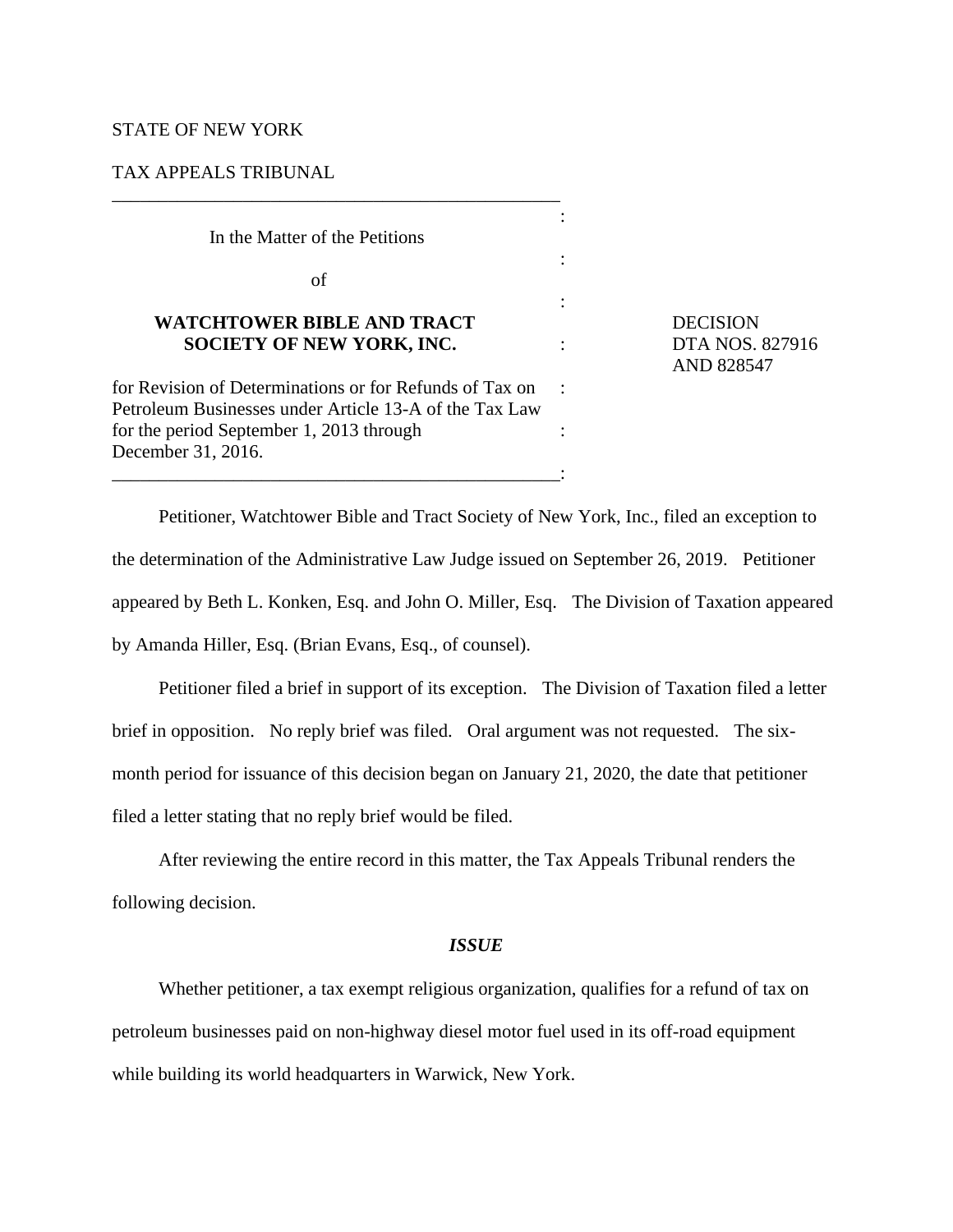### *FINDINGS OF FACT*

 We find the facts as determined by the Administrative Law Judge. These facts are set forth below.

1. Petitioner, Watchtower Bible and Tract Society of New York, Inc., is a New York not-for-profit corporation exempt from sales and use under Tax Law § 1116 (a) (4). Petitioner's purposes are religious and charitable. Petitioner supports the activities of Jehovah's Witnesses by printing and distributing bibles and other religious literature; supporting bible-based education; supporting a religious order; providing humanitarian assistance in times of disaster; and building and owning facilities where many of those activities are organized, initiated or performed.

2. On September 10, 2015, petitioner filed a claim for refund of tax on petroleum businesses in the amount of \$67,466.13, for the period September 1, 2013 through December 31, 2014. The refund application stated that petitioner used the non-highway diesel motor fuel (dyed diesel) "[f]or off road construction and farming equipment, emergency fuel for generators, and heaters." The refund application included invoices for the dyed diesel that petitioner purchased during this time frame. The Division of Taxation (Division) does not take issue with the amount of tax claimed as a refund.

3. By letter dated September 27, 2015, the Division requested an equipment list of the items used in petitioner's farming and construction operations as well as a statement as to what petitioner does in relation to the refund request.

4. Petitioner responded to the Division's September 27, 2015 inquiry via letter dated October 7, 2015. Petitioner's response included a list of equipment as well as an explanation that the dyed diesel was used in its farming operations and during the construction of petitioner's

−2−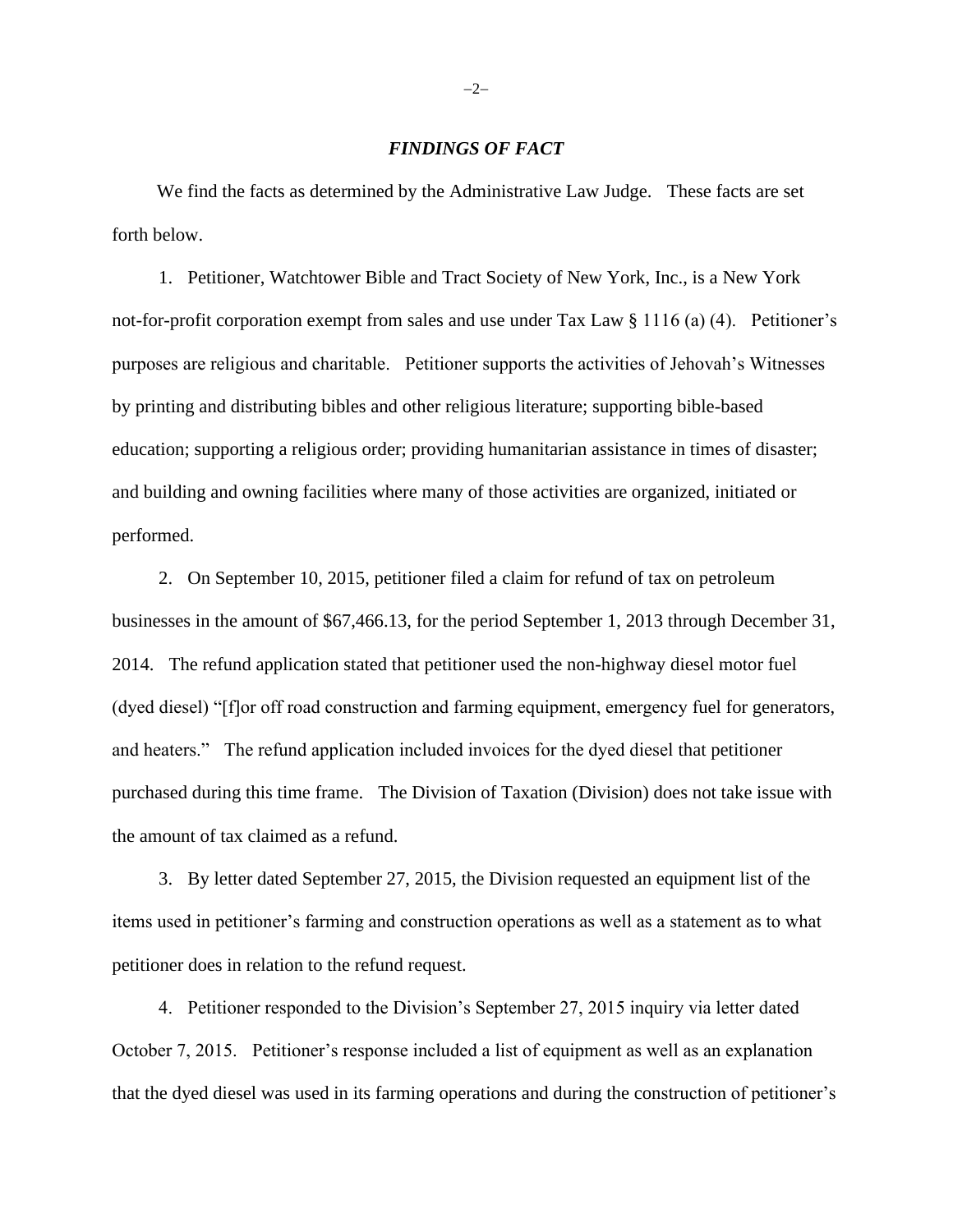world headquarters in Warwick, New York. As to its farming operations, petitioner explained that its farms were located in Wallkill, New York, and provide fruit, vegetables and beef for its volunteer members in New York.

5. On November 12, 2015 the Division sent a refund claim determination notice (first refund denial) denying petitioner's refund request. Thereafter, the Division learned that the dyed diesel used by petitioner was delivered to a fuel truck with a hose and nozzle that was used to fuel petitioner's off-road construction equipment. With that knowledge, the Division issued an addendum to the first refund denial which clarified that the refund claim was denied because the dyed diesel was delivered into a fuel truck equipped with a nozzle.

6. Subsequently, on August 21, 2017, petitioner filed separate applications for refund of tax on petroleum businesses in the amounts of \$64,686.28 and \$10,891.03, for the calendar years 2015 and 2016, respectively (second and third refund requests). The second and third refund requests also included invoices for the dyed diesel that petitioner purchased during this time frame. The Division does not take issue with the amount of tax claimed as a refund.

7. On October 6, 2017, the Division issued separate refund claim determination notices denying the second and third refund requests. These refund denials each state that, because petitioner's purchases of dyed diesel were delivered into a tank equipped with a nozzle that could be used to fuel a motor vehicle, petitioner did not qualify for the exemption.

8. At the hearing in this matter, petitioner presented the testimony of Dirk Johnson, a member of the Jehovah's Witnesses religious order, who oversaw the procurement of construction equipment and motor fuel for petitioner during the construction of petitioner's world headquarters in the Town of Warwick, New York. During his testimony, Mr. Johnson confirmed that none of the fuel that forms the basis of the refund claims was used for farming.

−3−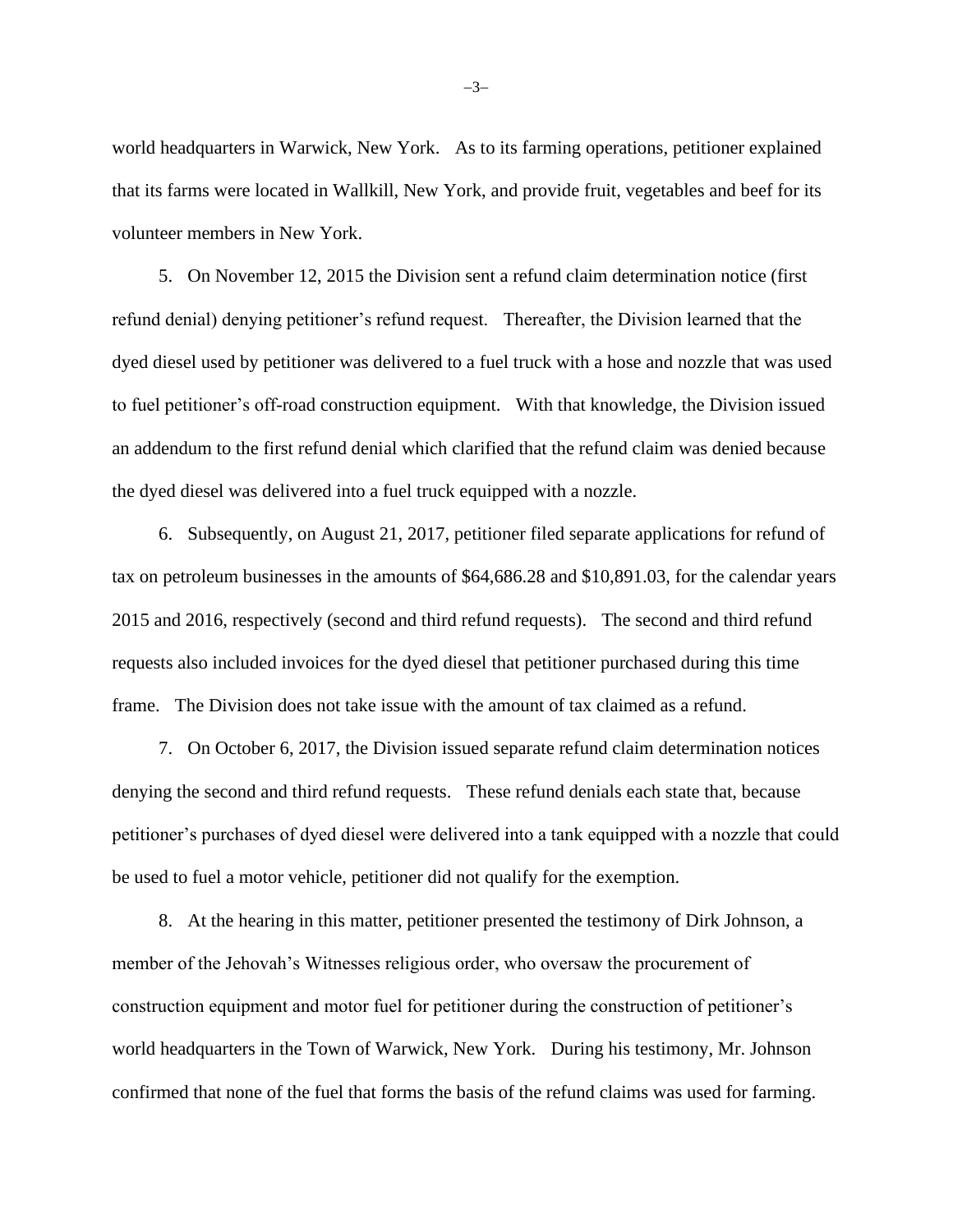All of the dyed diesel that forms the basis of the refund claims was consumed by petitioner during this construction project.

9. Construction of petitioner's world headquarters began in 2013 and was completed in 2017. The facility was built primarily by members of a religious order who took vows of obedience and poverty and by religious volunteers, none of whom received any compensation for their services. The construction project was viewed by the religious order members and religious volunteers as an act of worship.

10. The construction of petitioner's world headquarters had some unique challenges as it was a small site occupied by many workers and many pieces of equipment, and there was a short schedule to complete the project. At the site, approximately 108 pieces of equipment owned by petitioner were fueled with dyed diesel. Petitioner also leased equipment that was fueled with dyed diesel. Some of this equipment was stationary, such as ground heaters and light towers. Other equipment was mobile, such as utility carts, forklifts, excavators, off-road dump trucks, loaders, bulldozers, backhoes, and cranes.

11. Petitioner accepted delivery of the dyed diesel into fuel tanks. Over the course of the project, the primary tank was a 4,500 gallon tank carried on a 2007 Peterbilt 335 fuel truck. For approximately two weeks while the Peterbilt fuel truck was unavailable, petitioner accepted delivery into a fuel tank carried on an International fuel truck and into a stationary tank located at petitioner's property in Tuxedo, New York. Petitioner owned all of these fuel trucks/tanks. For most of the project, petitioner dispensed the dyed diesel from its fuel tanks into a smaller 600-gallon tank on a fuel and lube truck that could easily navigate the construction site. This fuel and lube truck delivered fuel to the various pieces of equipment on site.

−4−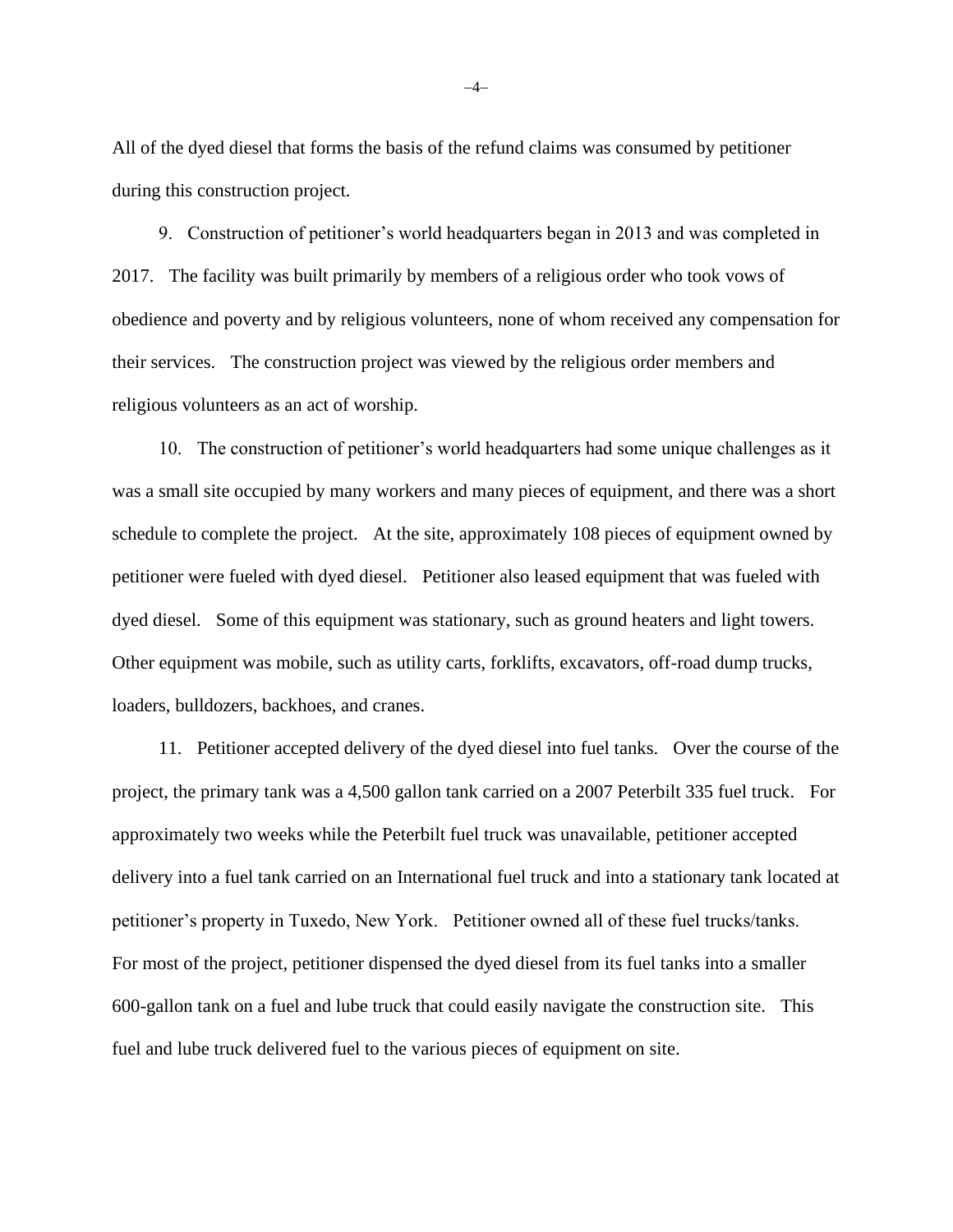12. Each of the fuel tanks was equipped with a diesel nozzle that was capable of fueling the various pieces of equipment used by petitioner in the construction of its world headquarters. The diesel nozzles were too large to fuel most on-road vehicles such as passenger cars and trucks but could fuel vehicles such as buses and tractor trailers.

13. During construction, petitioner did not permit any of the dyed diesel to be used for on-road vehicles. Petitioner implemented policies, procedures, training initiatives, and security to prevent its nozzles from being used to fuel anything other than off-road equipment. The fuel truck tanks and nozzles could be engaged only with keys, and the keys were kept in a secure location. Only a limited number of authorized persons had access to the keys and were specifically trained to use the fuel only for off-road equipment for the construction project. Security guards patrolled the construction site, and gates at each entrance blocked unauthorized vehicles.

14. On-road vehicles were assigned electronic keys to access on-road fuel in a separate fueling area.

15. Petitioner's world headquarters now house a visitor's venter, bible displays and exhibits showing the history of Jehovah's Witnesses, and administrative offices that support the international activities of Jehovah's Witnesses, including the preparation of bible teaching materials and publications and the coordination of disaster relief efforts.

### *THE DETERMINATION OF THE ADMINISTRATIVE LAW JUDGE*

The Administrative Law Judge observed that Tax Law article 13-A imposes a tax on petroleum businesses that is passed through to the purchaser by the seller and is included as part of the selling price. He noted that the Tax Law provides an exemption for non-highway diesel motor fuel (also known as dyed diesel) sold to not-for-profit organizations, such as petitioner

−5−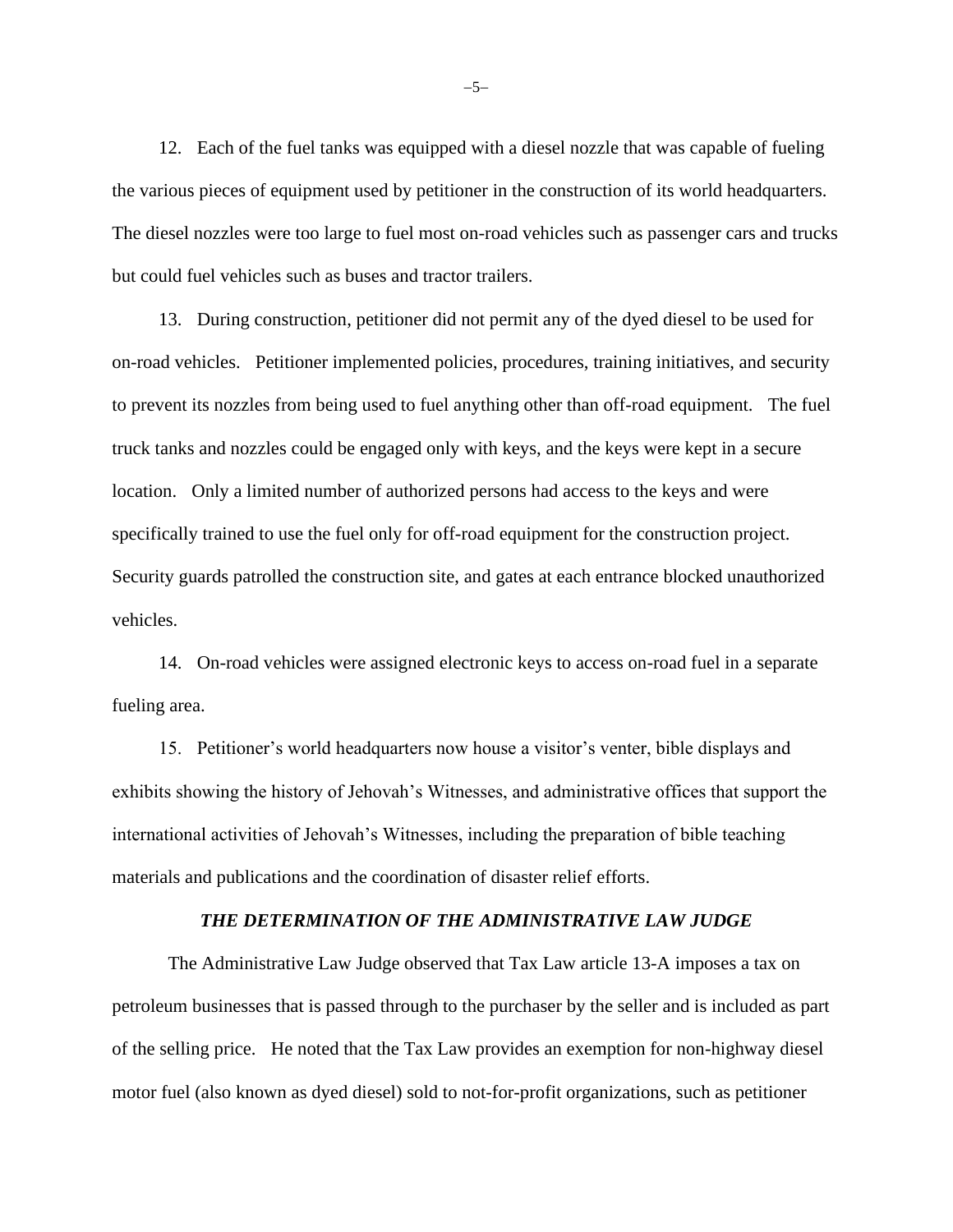(*see* Tax Law § 282 [16]). The Administrative Law Judge reviewed the requirements that must be met in order for a not-for-profit organization to qualify for the exemption and found that the controversy in the present matter centers on whether petitioner's acceptance of the dyed diesel into its fuel trucks and a stationary tank each equipped with a hose and nozzle disqualifies petitioner from the exemption. Those fuel trucks were used to fuel the equipment used by petitioner at the construction site for the building of its world headquarters.

The Administrative Law Judge noted petitioner's contention that the definition of motor vehicle included in Tax Law article 12-A should apply and that the exemption should be allowed because there are no fuel nozzles in existence that can fill the fuel tanks of the equipment operated by petitioner and not also fill the fuel tanks of motor vehicles that are propelled on state highways.

The Administrative Law Judge rejected petitioner's assertions and determined that the dyed diesel was delivered into a stationary tank and fuel trucks that were equipped with nozzles, which were then used to dispense fuel into the tanks of petitioner's construction equipment. The Administrative Law Judge found that the fuel trucks were capable of fueling motor vehicles regardless of whether petitioner permitted such fueling. He determined that the exemption statute does not look to whether the exempt organization permits dyed diesel to be dispensed into motor vehicles, but whether the repository where the dyed diesel is delivered can fuel a motor vehicle. As to petitioner's contention that such interpretation renders the exemption impossible, the Administrative Law Judge noted that petitioner would qualify for the exemption if a supplier directly fueled petitioner's construction equipment rather than fueling the intermediary repositories. He concluded that the Division had properly denied petitioner's refund claims.

−6−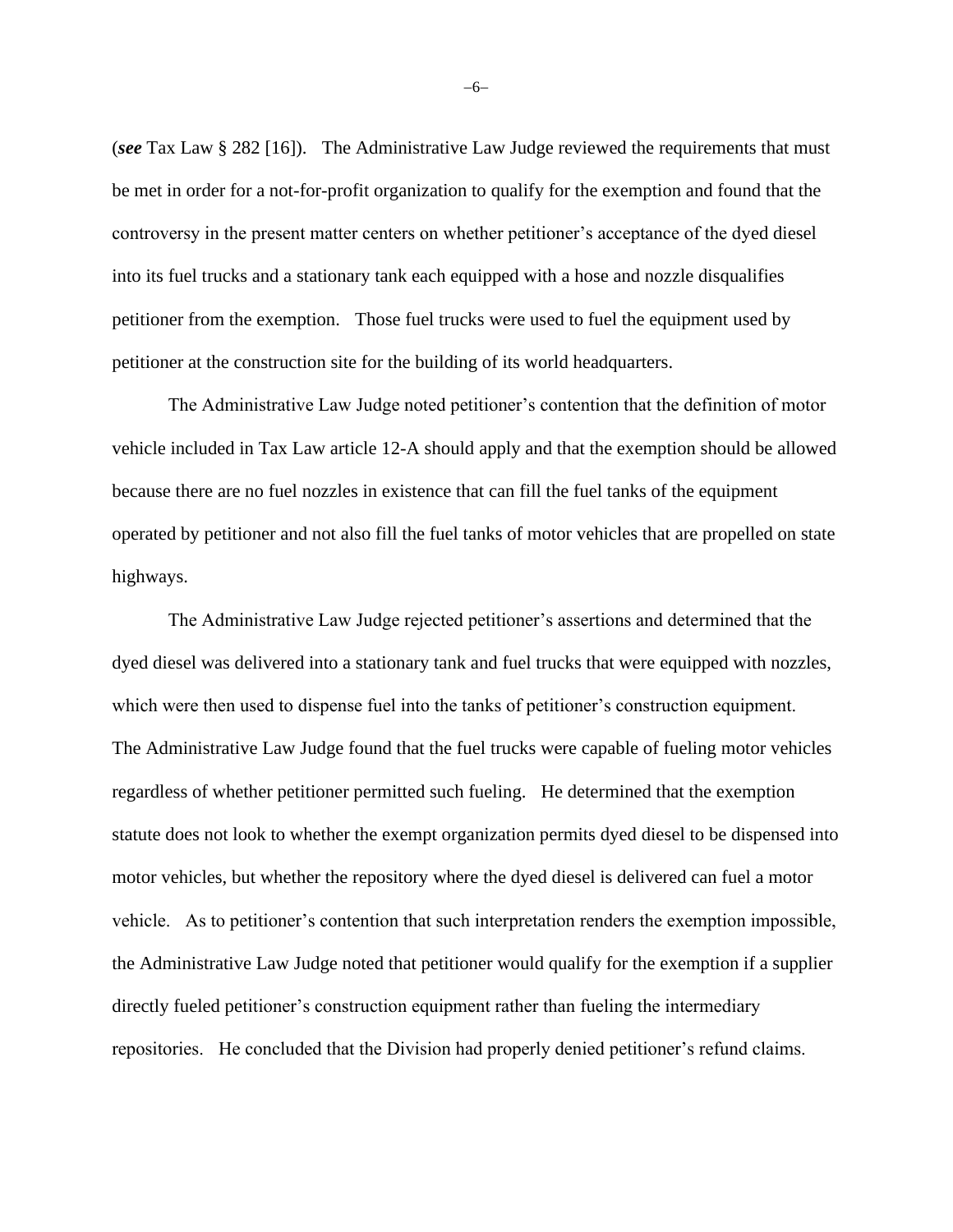#### *ARGUMENTS ON EXCEPTION*

Petitioner contends that it has established the facts to conclude that it met all the elements necessary to qualify for the exemption in Tax Law § 301-b (h). Petitioner first argues that the Administrative Law Judge incorrectly determined, without explanation, that the definition of motor vehicle in Tax Law § 282 does not apply and that he failed to provide an alternative definition of motor vehicle.

Next, petitioner argues that an acceptable dictionary definition of the word "can" is to "have permission to" or "to be permitted" and that, through its training, controls and security measures, petitioner did not permit dyed diesel to be dispensed into motor vehicles. Petitioner contends that if the word "can" is interpreted to mean physically capable, then the exemption statute and definition of motor vehicle combine to create an impossibility in that there are no known nozzles designed to fuel building machinery, power shovels, tractor cranes and not, at least, some other motor vehicles that are propelled on state highways. It argues that the Administrative Law Judge's interpretation of the statute set an impossible bar for petitioner to reach as a matter of fact and that an exemption for which it is impossible to qualify is unreasonable as a matter of law.

Petitioner also contends that the Administrative Law Judge's finding that it was possible for a supplier to directly fuel petitioner's construction equipment is incorrect. Petitioner contends that it tried and was unable to obtain a delivery service to fuel its equipment directly. Even had a fuel delivery service been available, petitioner argues that the Administrative Law Judge's interpretation undermines the purpose of the exemption, as the handling and delivery fees for a fuel service to fuel its equipment directly could equal or exceed the amount of tax exemption.

−7−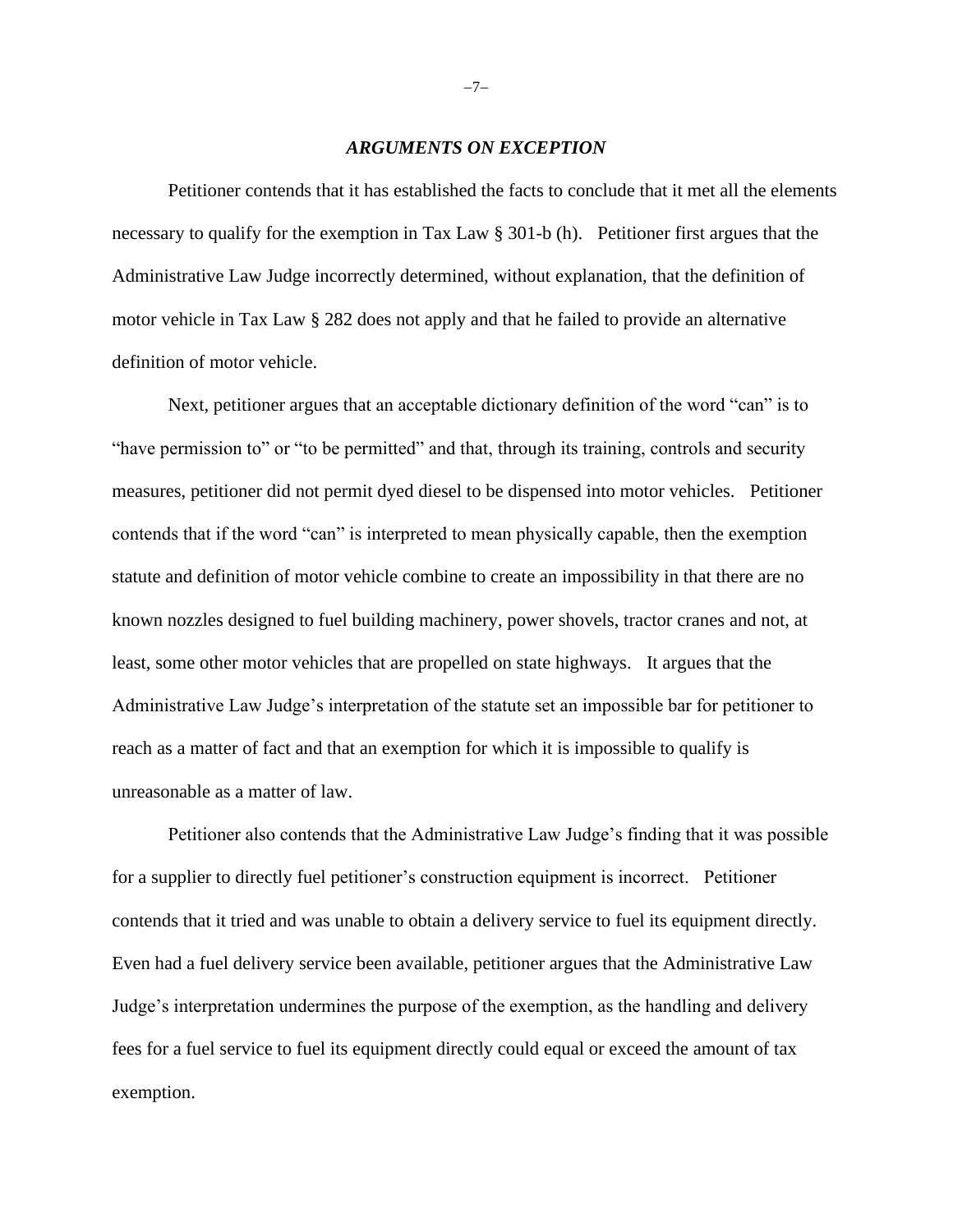Petitioner contends that under its interpretation, it qualifies for the exemption if either the repository itself or strict controls prevented nozzles from being used to fuel vehicles other than those excluded from the definition of motor vehicle. This construction, it argues, gives effect to all of the words in the statute – both the limitation about hoses and other apparatuses and the definition of motor vehicle.

The Division asserts that the Administrative Law Judge's conclusions were correct and that petitioner's exception does not warrant modification of the determination. The Division contends that petitioner has the burden to establish unambiguous entitlement to the claimed exemption and that its interpretation of the statute must be not only plausible, but the only reasonable construction.

The Division points out that petitioner accepted deliveries of non-highway diesel motor fuel into fuel tanks equipped with a nozzle capable of fueling motor vehicles. The Division contends that the Administrative Law Judge properly determined that there was no need to look beyond the words of the statute. It argues that the exemption does not apply when non-highway diesel motor fuel is delivered to a filling station or into a repository that is equipped with a hose or other apparatus by which the non-highway diesel motor fuel can be dispensed into the fuel tank of a motor vehicle, regardless of whether petitioner put safeguards in place to prohibit the fueling of non-exempt motor vehicles.

The Division contends that the assertion that it was impossible for petitioner to qualify for the exemption is not supported by the record. It argues that it was petitioner's business decision to discontinue the fuel deliveries from being dispensed directly into petitioner's construction equipment in favor of having the fuel delivered into its own tanks that were equipped with nozzles. Based on the plain wording of the statute, the Division asserts that its

−8−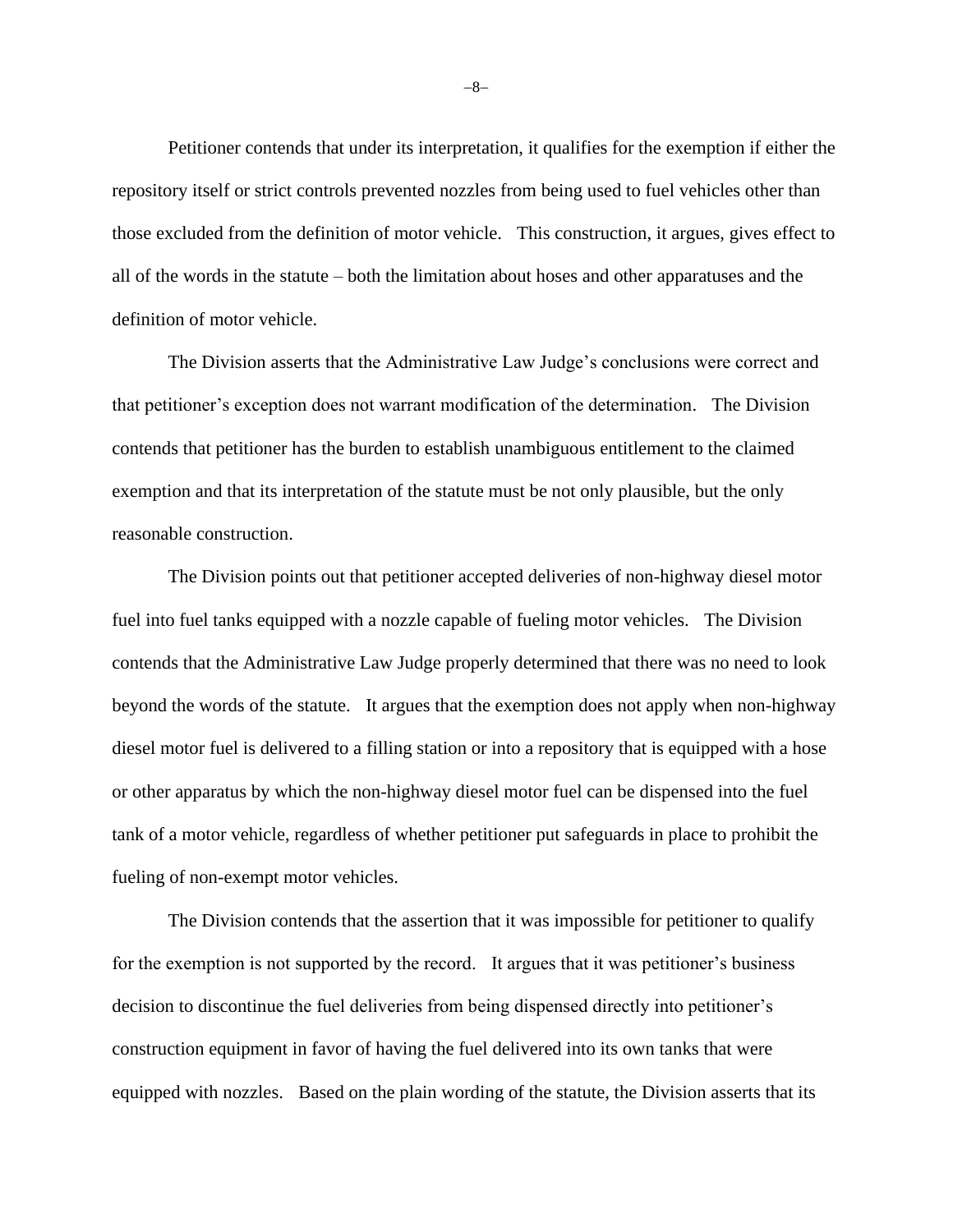denial of petitioner's refund claims is not only reasonable but is mandated by the statute.

### *OPINION*

For the reasons stated below, we affirm the determination of the Administrative Law Judge.

Tax Law article 13-A imposes tax on petroleum businesses "for the privilege of engaging in business, doing business, employing capital, owning or leasing property, or maintaining an office in this state . . ." (Tax Law  $\S 301-a$  [a]). Pursuant to Tax Law  $\S 315$  (a), the provisions of article 12-A are incorporated into article 13-A and shall apply to the administration of the petroleum business tax provisions of Tax Law article 13-A, except to the extent that a provision of article 12-A is either inconsistent with, or not relevant to, a provision of article 13-A (*see also Matter of RAD Energy Corp.*, Tax Appeals Tribunal, December 30, 2004). Tax Law § 285-b provides for a presumption that all diesel motor fuel sold, received or possessed in the state is subject to the taxes imposed until the contrary is established (*see* Tax Law § 285-b [2]).

Tax Law § 301-b (h) provides an exemption for non-highway diesel motor fuel sold to not- for-profit organizations as follows:

"Exemption for certain not-for-profit organizations. There shall be exempt from the measure of the petroleum business tax imposed by section three hundred one-a of this article a sale or use of residual petroleum product, or nonhighway diesel motor fuel to or by an organization which has qualified under paragraph four or five of subdivision (a) of section eleven hundred sixteen of this chapter where such non-highway diesel motor fuel or residual petroleum product is exclusively for use and consumption by such organization, but only if all of such non-highway diesel motor fuel or product is consumed other than on the public highways of this state. *Provided, however, this exemption shall in no event apply to a sale of non-highway diesel motor fuel which involves a delivery at a filling station or into a repository which is equipped with a hose or other apparatus by which such non-highway Diesel motor fuel can be dispensed into the fuel tank of a motor vehicle* and all deliveries hereunder shall be made to the premises occupied by the qualifying organization and used by such organization in furtherance of the exempt purposes of such organization. Provided,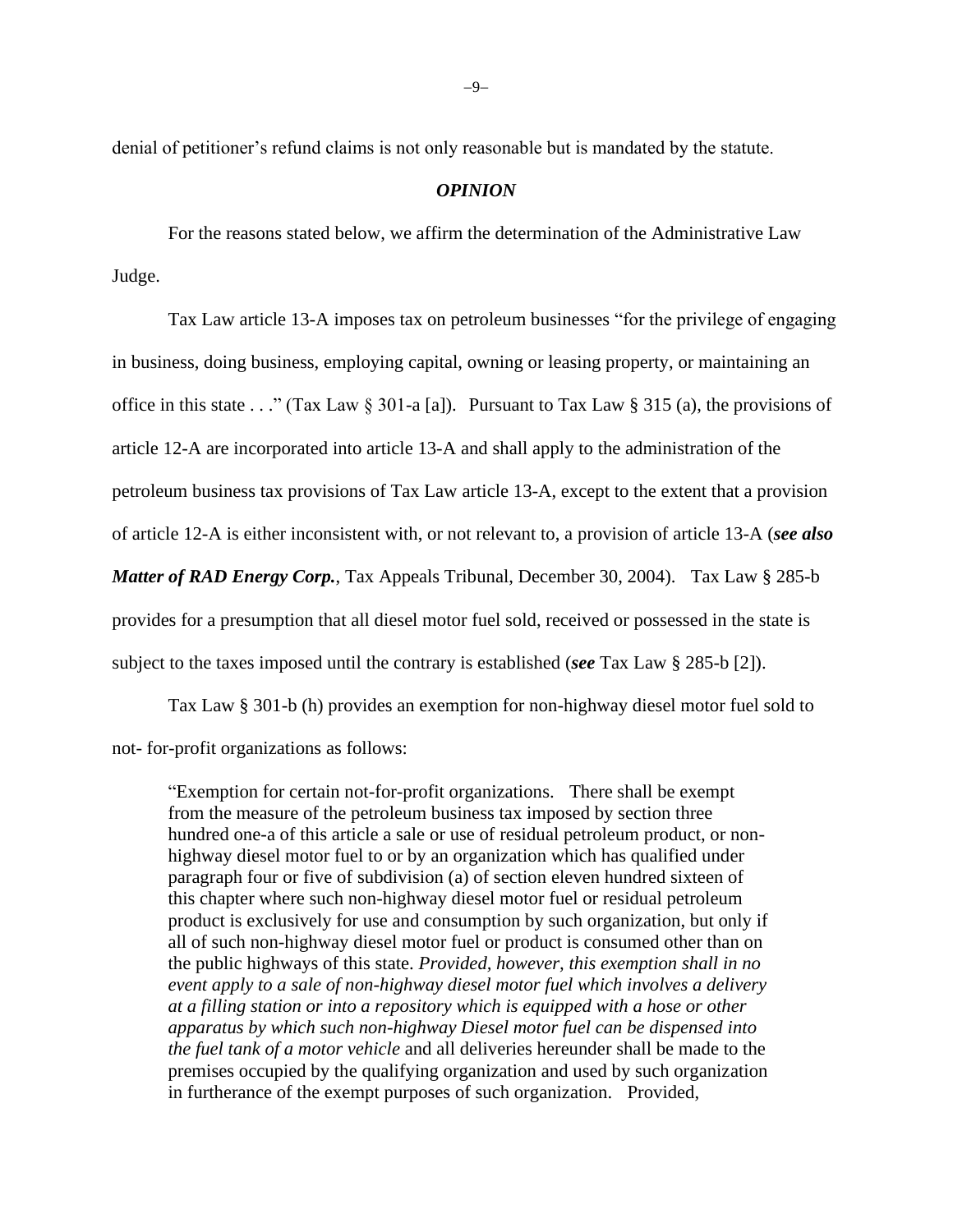however, that the commissioner shall require such documentary proof to qualify for any exemption provided herein as the commissioner deems appropriate. Provided, further, the distributor selling such non-highway Diesel motor fuel and product shall separately report on its return the gallonage sold during the reporting period exempt from tax under the provisions of this subdivision and provide such other information with respect to such sales as the commissioner deems appropriate to prevent evasion Tax Law § 301-b (h)" (emphasis added).

In this case, petitioner is a New York not-for-profit corporation exempt from sales and use taxes under Tax Law § 1116 (a) (4) (*see* finding of fact 1). The dyed diesel fuel that forms the basis of the instant refund claims was consumed by petitioner during the construction of its world headquarters in the Town of Warwick, New York (*see* finding of fact 8). At the site, approximately 108 pieces of equipment owned by petitioner were fueled with the dyed diesel. Petitioner also leased other equipment that was fueled with the dyed diesel. The equipment list provided to the Division includes stationary equipment, such as ground heaters and light towers. Other equipment was mobile, including, utility carts, forklifts, excavators, off-road dump trucks, loaders, bulldozers, backhoes and cranes (*see* finding of fact 10). Petitioner accepted delivery of the dyed diesel into fuel tanks each equipped with a hose and nozzle that were used to fuel its equipment (*see* findings of fact 11 and 12).

It is well settled that statutes creating tax exemptions must be construed against the taxpayer and the taxpayer bears the burden of establishing that the requested exemption applies. "To that end, it is not sufficient for the taxpayer to establish that its construction of the underlying statute is plausible; rather, the taxpayer must demonstrate that 'its interpretation of the statute is the only reasonable construction'" (*Matter of 677 New Loudon Corp. v State of N.Y. Tax Appeals Trib*., 85 AD3d 1341, 1342 [3d Dept 2011], *affd* 19 NY3d 1058 [2012], *rearg denied* 20 NY3d 1024 [2013], *cert denied* 571 US 952 [2013] [internal quotation marks and citations omitted]). The interpretation, however, should not be so narrow and literal as to defeat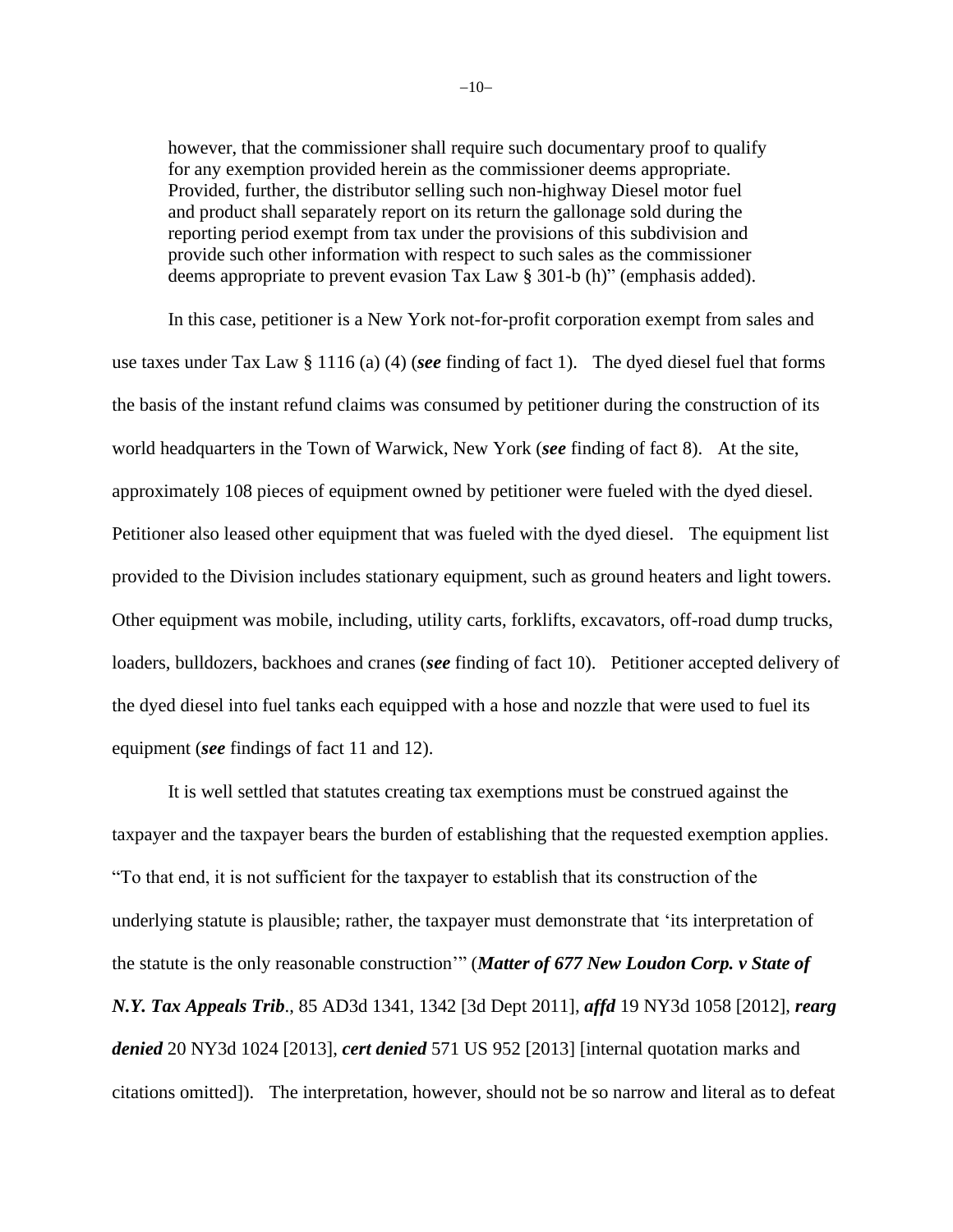the purpose of the exemption (*Matter of Grace v New York State Tax Commn.*, 37 NY2d 193, 196 [1975], *rearg denied* 37 NY2d 816 [1975], *lv denied* 338 NE2d 330 [1975]).

 As discussed by the Administrative Law Judge, under the plain wording of the statute, dyed diesel sold to or used by organizations that are exempt from sales and use taxes is exempt from the petroleum business tax if: (i) it is delivered to the premises occupied by the qualifying organization; (ii) the fuel is exclusively for use and consumption in furtherance of its exempt activities; and (iii) the fuel is consumed other than on state highways (Tax Law  $\S 301-b$  [h]). If, however, the dyed diesel is delivered to a filling station or into a repository that is equipped with a hose or other apparatus by which the dyed diesel can be dispensed into the fuel tank of a motor vehicle, the exemption does not apply (*id.*). In this case, the first three requirements are not in dispute; rather, the controversy centers on whether petitioner's acceptance of the dyed diesel into its fuel trucks and stationary tank each equipped with a hose and nozzle that could be used to dispense fuel into a motor vehicle disqualifies it from receiving the exemption under Tax Law § 301-b (h).

Petitioner does not dispute that the nozzles on its fuel tanks were physically capable of dispensing the dyed diesel into the fuel tanks of some non-exempt motor vehicles. It argues, however, that its construction equipment is excepted from the definition of motor vehicle in Tax Law § 282 (3). It further argues that the word "can" in the highlighted portion of Tax Law § 301-b (h) above, which is not defined in the Tax Law, should be interpreted to mean to "have permission to" or "to be permitted." Petitioner contends that the Administrative Law Judge applied the word "can" solely to physical capability. Petitioner argues that its policies and procedures, training program, strict controls on access to the fuel tanks, and security all lead to a conclusion that it did not permit the fueling of motor vehicles from its tanks and, thus, the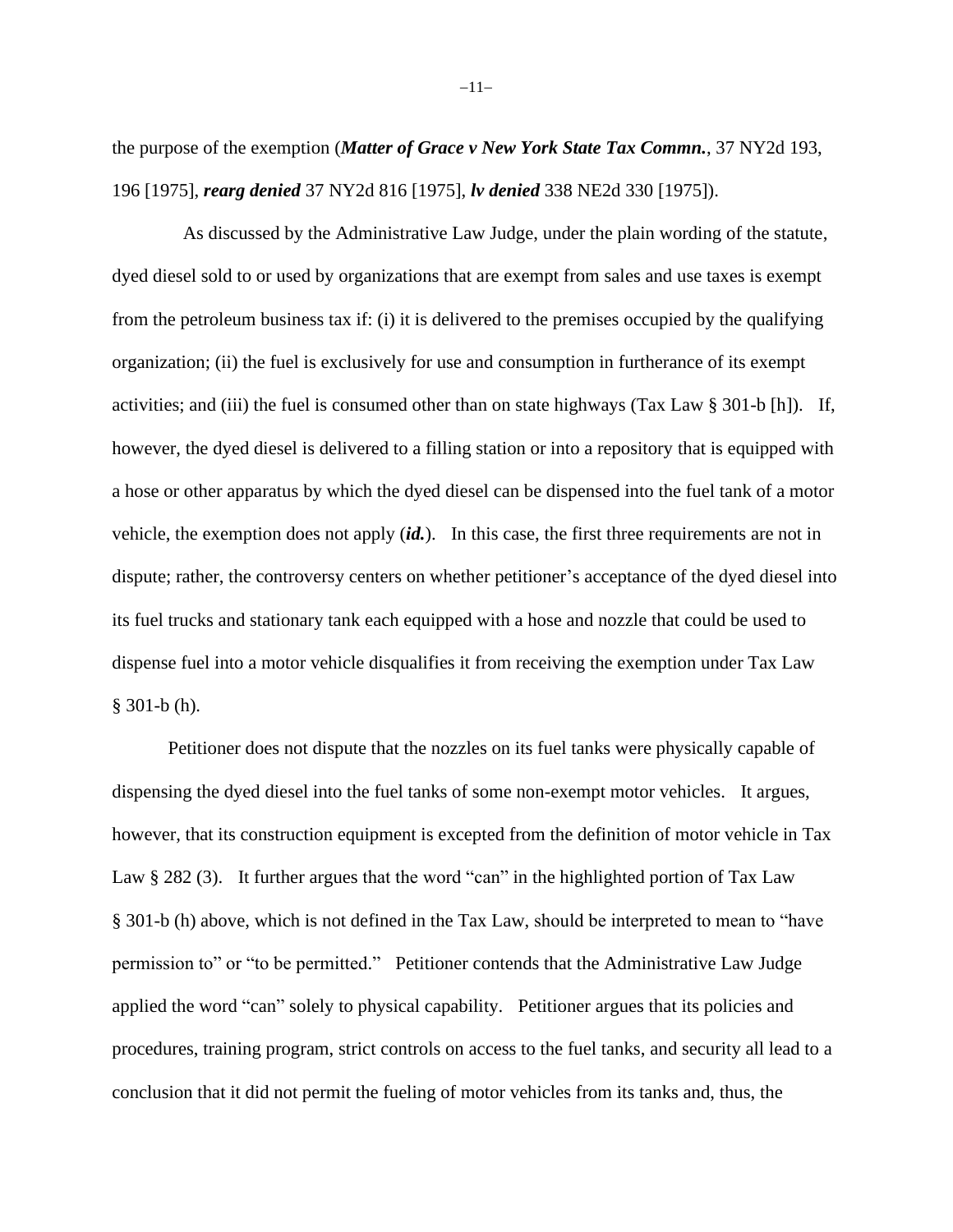exemption should apply.

Petitioner further contends that its interpretation is the only construction that produces a reasonable result by harmonizing the exemption statute with the definition of motor vehicle in Tax Law § 282 (3). It argues that there are no nozzles designed to fuel the large construction vehicles excluded from the definition of motor vehicle that are not also capable of fueling other motor vehicles that are propelled on state highways, particularly tractor trailers and buses. It contends that the Administrative Law Judge's determination creates a situation where it is impossible for petitioner to qualify for the exemption.

We find that petitioner has failed to prove that its interpretation of Tax Law § 301-b (h) is the only reasonable construction of that statute. To properly interpret the relevant language, we are guided by the fundamental rule of statutory construction, which is to effectuate the intent of the legislature (*Matter of 1605 Book Ctr. v Tax Appeals Trib. of State of N.Y*., 83 NY2d 240, 244 [1994] *cert denied* 513 US 811 [1994]). "[W]hen the language of a tax statute is unambiguous, it should be construed so as to give effect to the plain meaning of the words used (citation omitted)" (*New York State Assn. of Counties v Axelrod*, 213 AD2d 18, 24 [3d Dept 1995], *lv dismissed* 87 NY2d 918 [1996]). Every word must, if possible, be given meaning (*Sanders v Winship*, 57 NY2d 391, 396 [1982]). This is because "[t]he statutory text is the clearest indicator of legislative intent" (*Matter of DaimlerChrysler Corp. v Spitzer*, 7 NY3d 653, 660 [2006]).

Here, the intent of the Legislature is clear from the statutory language used. The exemption for the purchase of non-highway diesel motor fuel does not apply to fuel that is "delivered into a repository that is equipped with a hose or other apparatus by which the [dyed diesel] can be dispensed into the fuel tank of a motor vehicle" (Tax Law § 301-b [h]). We find

−12−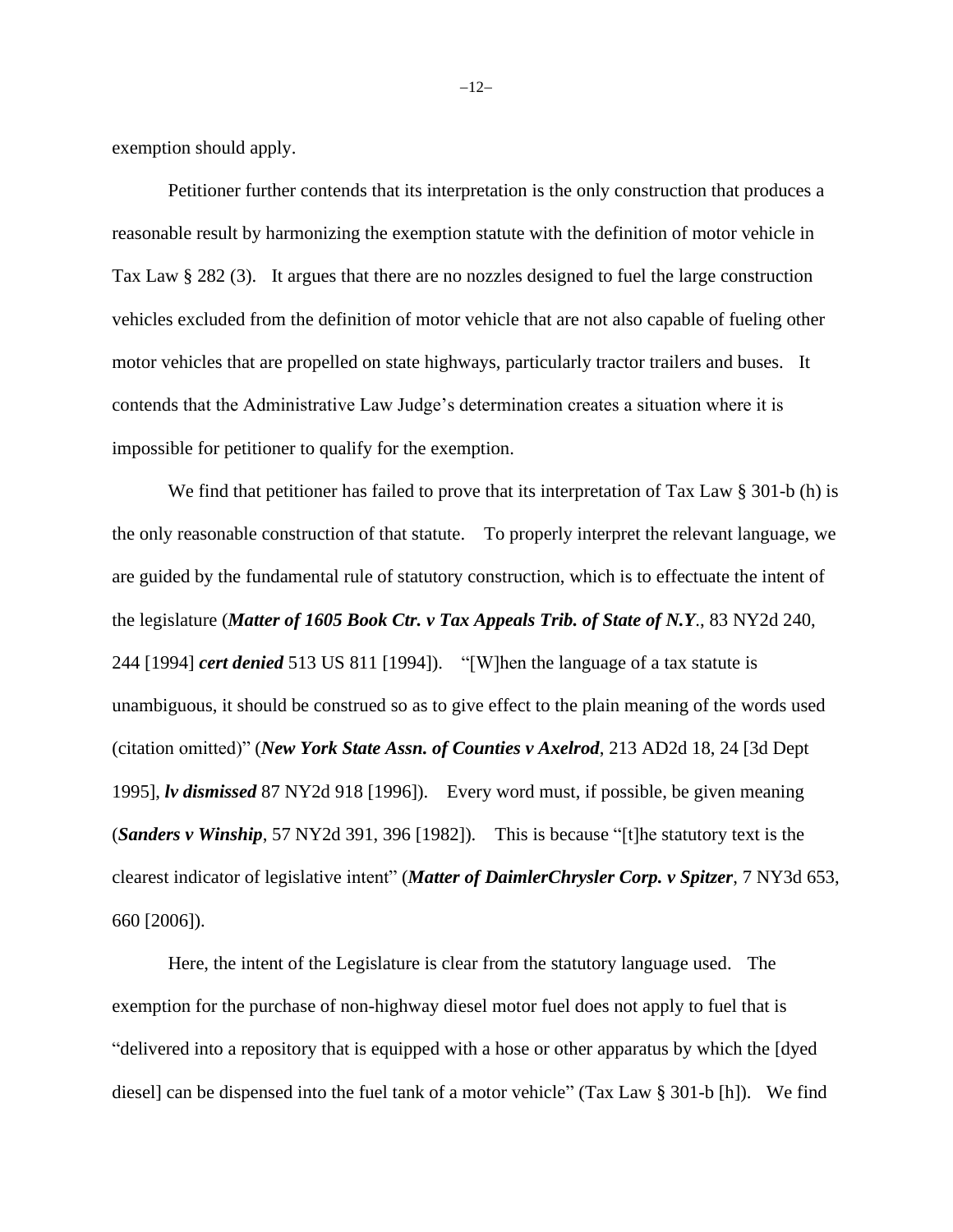that the Administrative Law Judge's construction of "can" as used in the statute to mean "capable of' was reasonable. Accordingly, we agree with the Administrative Law Judge that petitioner's fuel trucks were capable of fueling motor vehicles, regardless of petitioner's policies and procedures. Indeed, petitioner's witness testified at the hearing that it was not possible for him to say for certain that the dyed diesel that was delivered to petitioner's fuel trucks and stationary tank was used only for exempt purposes. Given this testimony and our interpretation of the exemption statute, petitioner's contention that the motorized vehicles on its construction site were exempt from the definition of motor vehicle in Tax Law § 282 (3) is irrelevant. We also find that petitioner has failed to establish that the Administrative Law Judge's interpretation of Tax Law § 301-b (h) makes it impossible for it to avail itself of the exemption. As discussed in the determination, petitioner would qualify for the exemption if a supplier directly fueled petitioner's construction equipment rather than petitioner accepting delivery into intermediary repositories and then fueling the equipment itself. At the hearing, petitioner's witness asserted in a conclusory manner that its construction equipment could not be fueled directly by a supplier. He testified that a supplier tried to fuel its equipment but failed because it couldn't find the equipment and couldn't come as often as petitioner needed. Although the testimony indicates that there were problems with the direct fueling, petitioner failed to establish that it thoroughly exhausted all options to have a supplier fuel its motorized vehicles directly and certainly did not establish that it was impossible. Petitioner also argues that having a supplier fuel its equipment directly would cost more than the exemption would save, but it provided no evidence to substantiate that claim.

Ultimately, proper statutory construction focuses on "the precise language of the enactment in an effort to give a correct, fair and practical construction that properly accords with

−13−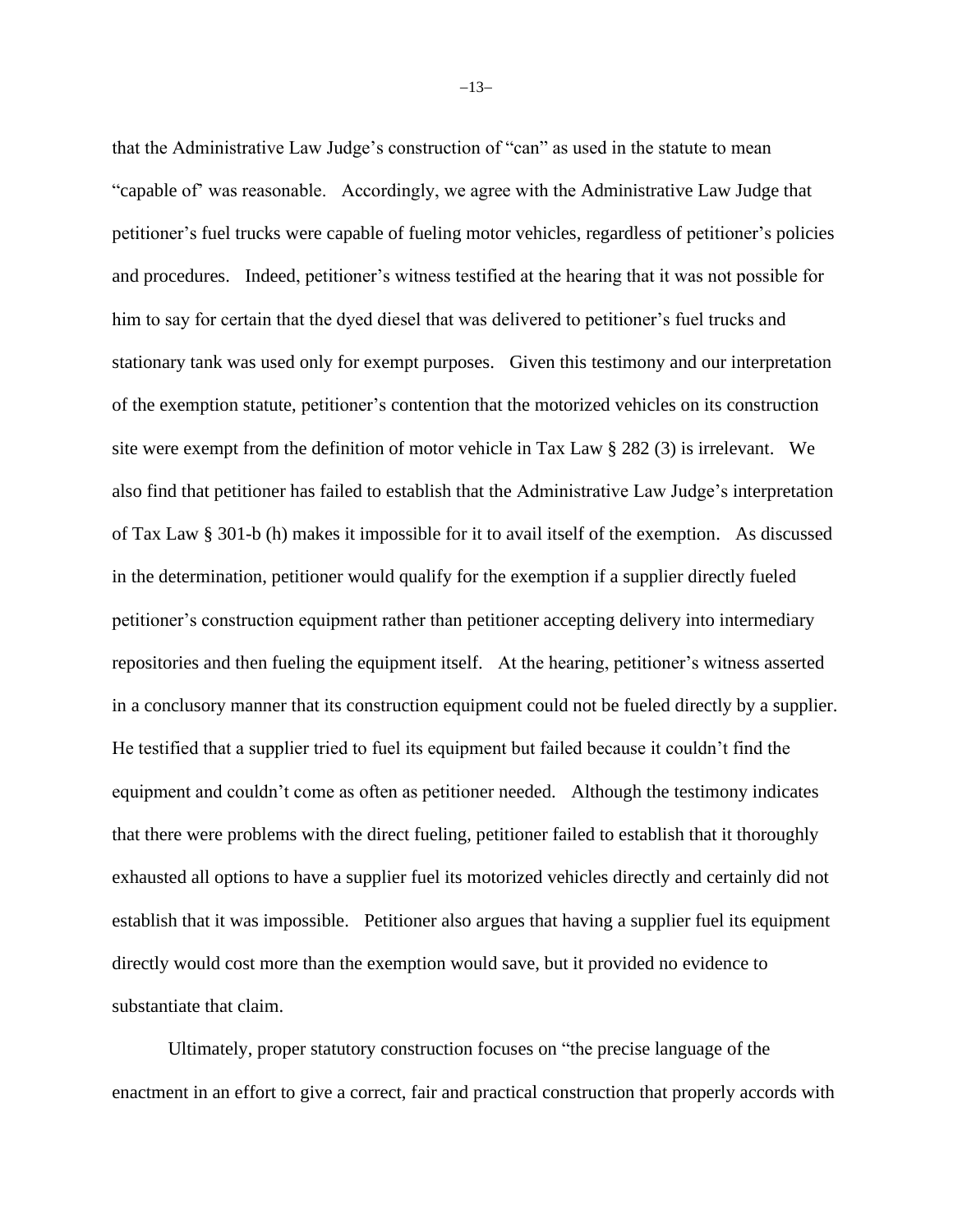the discernable intention and expression of the Legislature [citation omitted]" (*Matter of 1605 Book Ctr. v Tax Appeals Trib. of State of N.Y.* 83 NY2d at 244, 245). Here, we find that the Division's construction of the relevant statutes meets that standard and should be upheld (*see Matter of Astoria Gas Turbine Power, LLC v Tax Commn. of City of N.Y.* 14 AD3d 553, 556 [2d Dept 2005], *affd* 7 NY3d 451 [2006], *quoting Matter of Howard v Wyman*, 28 NY2d 434, 438 [1971]).

Accordingly, it is ORDERED, ADJUDGED and DECREED that:

- 1. The exception of Watchtower Bible and Tract Society of New York, Inc. is denied;
- 2. The determination of the Administrative Law Judge is affirmed;

3. The petitions of Watchtower Bible and Tract Society of New York, Inc. are denied; and

4. The refund claim determination notices dated November 12, 2015 and October 6, 2017, are sustained.